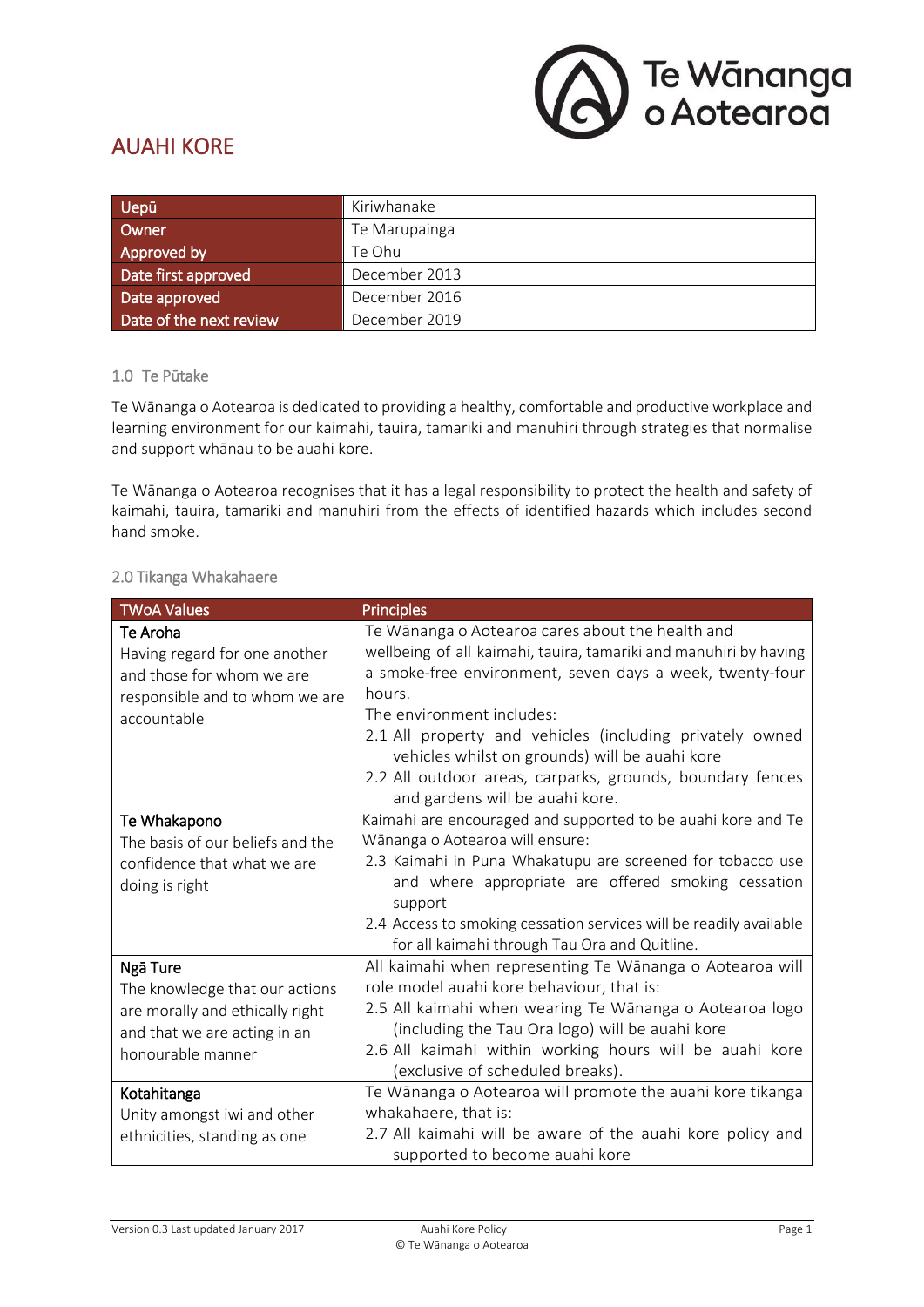| <b>TWoA Values</b> | <b>Principles</b>                                           |
|--------------------|-------------------------------------------------------------|
|                    | 2.8 All stakeholders will be aware of the auahi kore policy |
|                    | and compliance requirements                                 |
|                    | 2.9 All events hosted by Te Wānanga o Aotearoa will be      |
|                    | auahi kore                                                  |
|                    | 2.10 Signage will clearly indicate auahi kore or smoke-free |
|                    | status                                                      |
|                    | 2.11 Auahi kore activities/results will be visible and      |
|                    | recognised                                                  |
|                    | 2.12 Te Wānanga o Aotearoa will not accept or promote       |
|                    | sponsorship from any tobacco company or company             |
|                    | affiliated to the tobacco industry.                         |

#### 3.0 Whānuitanga

This tikanga whakahaere applies to all kaimahi, tauira and manuhiri of Te Wānanga o Aotearoa.

This tikanga whakahaere applies to all Te Wānanga o Aotearoa (and its subsidiaries) sites, whether leased or owned.

This tikanga whakahaere applies to all clients/consumers; volunteers; contractors and others working on or accessing Te Wānanga o Aotearoa site(s).

### 4.0 Whakamāramatanga

These are the definition of terms that are used throughout the document.

| Term                   | <b>Description</b>                                                           |
|------------------------|------------------------------------------------------------------------------|
| Auahi kore             | To be smoke-free, non-smoking                                                |
| Auahi kore environment | Means to reduce the exposure of people who do not themselves                 |
|                        | smoke to any detrimental effect on their health by the smoking<br>of others. |
| Kaimahi                | All persons employed, seconded and authorised contractors                    |
|                        | by/to/of Te Wānanga o Aotearoa, and members of any                           |
|                        | established Te Wānanga o Aotearoa governance group e.g. Te                   |
|                        | Mana Whakahaere.                                                             |
| Manuhiri               | A visitor to any Te Wānanga o Aotearoa site.                                 |
| Property               | The physical grounds, premises and property owned or leased by               |
|                        | Te Wānanga o Aotearoa (e.g. sites and fleet vehicles).                       |
| Puna Whakatupu         | Te Wānanga o Aotearoa Early Learning Centre (ELC).                           |
| Smoking                | The action or habit of inhaling and exhaling the smoke of                    |
|                        | tobacco.                                                                     |
| Tamariki               | Children enrolled in ngā Puna Whakatupu(ELC)                                 |
| Tauira                 | All persons currently enrolled in Te Wānanga o Aotearoa                      |
|                        | programmes or courses.                                                       |
| Tau Ora                | Te Wānanga o Aotearoa Employee Wellness Programme.                           |
| Te Wānanga o Aotearoa  | Includes Te Wānanga o Aotearoa and all direct and indirect                   |
|                        | subsidiaries such as Dynaspeak Limited.                                      |